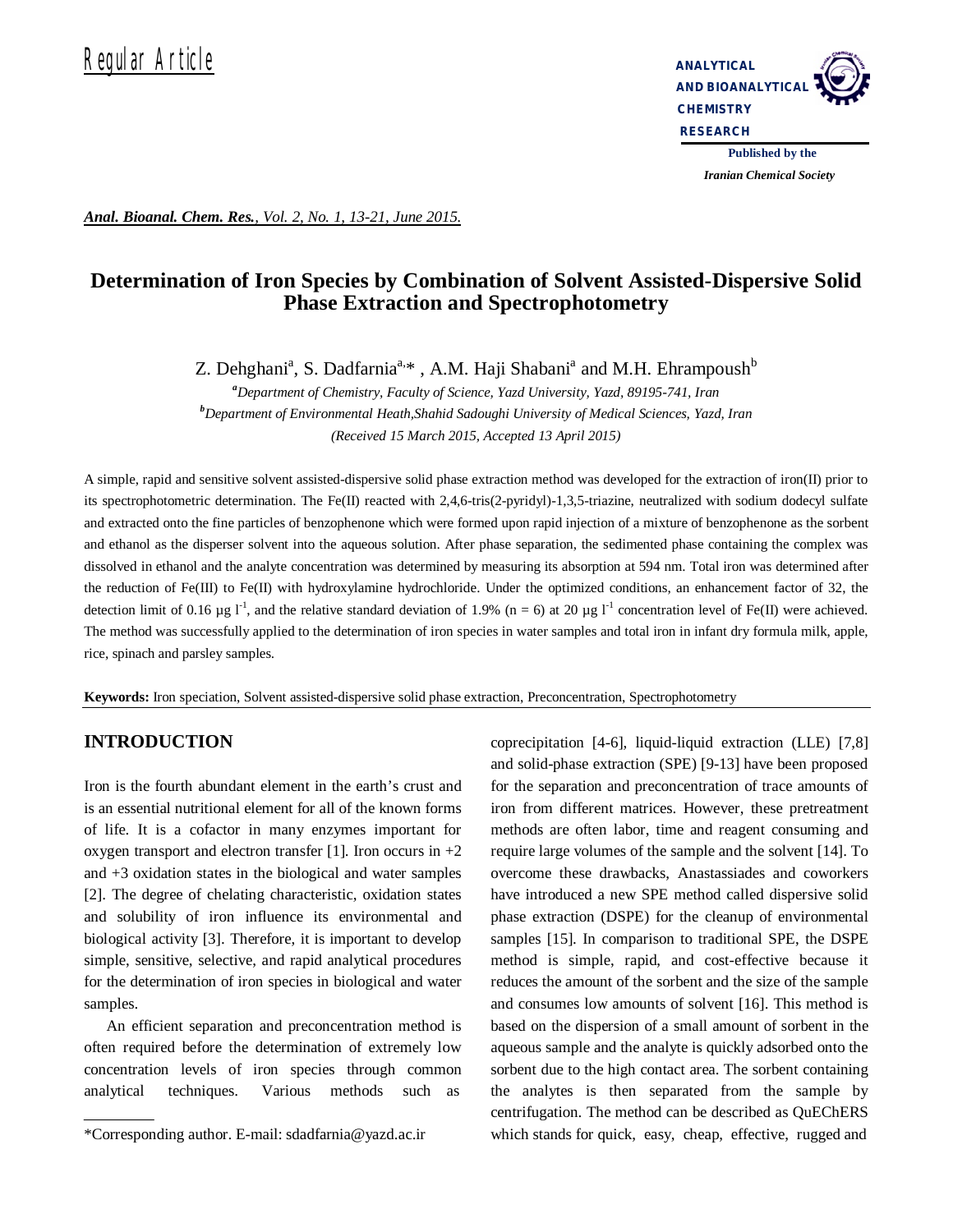safe [15]. DSPE method has been used for the separation of heavy metals, dyes, pesticide residues, pharmaceuticals and toxins [17-22]. In 2013, Jamali *et al*. reported a new mode of SPE called solvent-assisted dispersive solid phase extraction (SADSPE) for the extraction and preconcentration of cobalt prior to its determination by flame atomic absorption spectrometry [23]. Advantages of this method are its simplicity, easy operation, cost effectiveness, short term extraction, good enrichment factor and high extraction yield.

To the best of our knowledge, there is no available paper on the separation/preconcentration of iron species by SADSPE. An attempt was made to develop a SADSPE methodology for the separation/preconcentration of iron(II) prior to its spectrophotometric determination in the present work. The Fe(II) in aqueous solution reacted with 2,4,6 tris(2-pyridyl)-1,3,5-triazine (TPTZ) producing the cationic Fe(TPTZ) $_2^{2+}$  complex. Then, the Fe(TPTZ) $_2^{2+}$  formed an ion-association complex with the anionic surfactant sodium dodecyl sulfate (SDS) and was extracted onto the dispersed benzophenone particles. The fine particles of benzophenone were formed due to rapid injection of a mixture of benzophenone as the sorbent and ethanol as the disperser solvent into the aqueous solution. After centrifugation, the sedimented phase containing the complex was dissolved in ethanol and determined by spectrophotometry at the wavelength of 594 nm. The effect of various experimental parameters on the extraction was investigated. The method was eventually applied to the determination of iron species in water samples and the total iron in spinach, parsley, apple, rice and infant dry formula milk samples.

## **EXPERIMENTAL**

#### **Reagents**

All the reagents used were of analytical reagent grade supplied by Merck (Darmstadt, Germany). Double distilled water was used throughout the experiments. The  $Fe<sup>2+</sup>$  stock solution (1000 mg  $1^{-1}$ ) was prepared through dissolving an appropriate amount of  $Fe(NH<sub>4</sub>)<sub>2</sub>(SO<sub>4</sub>)<sub>2</sub>·6H<sub>2</sub>O$  in 0.1 M  $H_2SO_4$ . The Fe<sup>3+</sup> stock solution (1000 mg l<sup>-1</sup>) was prepared by dissolving an appropriate amount of  $Fe(NO<sub>3</sub>)<sub>3</sub>$ .  $9H<sub>2</sub>O$  in 1% HNO3. The working standard solutions were prepared daily by adequate dilution of the standard stock solutions.

 The acetate buffer (1 M) was prepared by dissolving appropriate amounts of sodium acetate and acetic acid solutions in double distilled water and adjusting the pH to 4.5. The stock 2,4,6-tris(2-pyridyl)-1,3,5-triazine (TPTZ) solution  $5.0 \times 10^{-3}$  M was prepared by dissolving 0.1236 g of the compound in a few drops of concentrated hydrochloric acid and diluting to 100 ml with distilled water. A  $4.0 \times 10^{-3}$  M solution of sodium dodecyl sulphate (SDS) was prepared by dissolving an appropriate amount of this reagent in water. A 1% (w/v) solution of benzophenone was prepared in pure ethanol. A 1% (w/v) hydroxylamine hydrochloride solution was prepared by dissolving 1.0 g of the reagent in double distilled water in a 100 ml volumetric flask. All the glassware used for the trace analysis was kept in 10% nitric acid solution for at least 24 h and subsequently rinsed twice with distilled water before use.

#### **Apparatus**

An Avantes photodiode array spectrophotometer model AvaSpec-2048 equipped with a source model of Ava Light-DH-S-BAL (Aventes, Eerbeek, The Netherlands) and a 1 cm quartz microcell used for the absorbance measurements. The pH measurements were carried out by means of a Metrohm pH meter (model 827, Herisau, Switzerland) using a combined glass calomel electrode. A centrifuge (Hitachi, Universal 320, Tuttlingen, Germany) was used in order to facilitate the phase separation.

#### **Sample Preparation**

The water samples were filtered through a 0.45  $\mu$ m Millipore filter, the pH was adjusted to 4.5 upon the addition of acetate buffer solution and was treated according to the general procedure.

The apples, parsley and spinach were purchased from a local market in Yazd, Iran. They were then washed cleaned with tap water and double distilled water and were dried at 70 ºC. 100 mg of each dried sample was transferred into a silica crucible and was heated in a furnace for 6 h at 650 ºC. The residue was cooled at the room temperature, and was heated with 10 ml concentrated nitric acid and 3 ml of 30%  $H_2O_2$  until brown fumes appeared and all the organic compounds were removed. The final residue was treated with 3 ml of concentrated hydrochloric acid and 2 ml of 70% perchloric acid and heated to dryness. The solid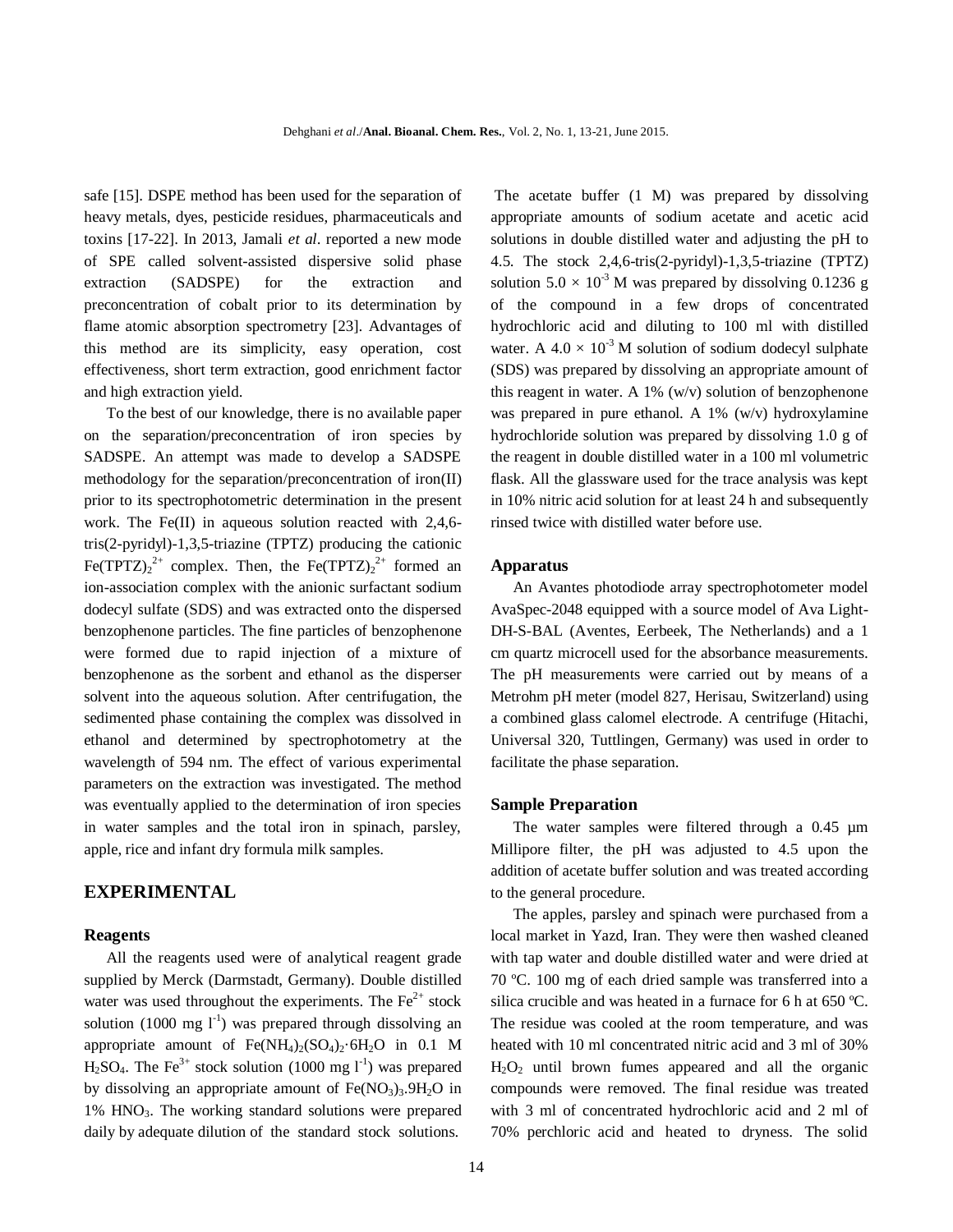residue was dissolved in water and was filtered. The pH was adjusted to 4.5 and the solution was transferred to a 100 ml flask and was diluted to the mark with distilled water [24].

100 mg of milk powder was treated with 5 ml of concentrated nitric acid and 2 ml of 30% hydrogen peroxide and was digested on an electric hot plate at 90 ºC for the analysis of infant dry formula milk. The temperature of this mixture was gradually augmented to 120 ºC until brown fumes appeared and the organic matrix of the sample was completely destroyed. When cooled, the solution was passed through a filter and the pH was adjusted to 4.5. The solution was then diluted with distilled water to 100 ml in a volumetric flask [25,26].

The rice sample was thoroughly washed with distilled water, grounded and dried. 100 mg of the sample was weighed and added to a beaker; 10 ml of concentrated  $HNO<sub>3</sub>$  and 3 ml of  $H<sub>2</sub>O<sub>2</sub>$  were added and the mixture was evaporated near to dryness on a heater-stirrer. The residue was solved in 10 ml of distilled water and filtered. The pH of the filtrate was adjusted to 4.5 while it was diluted to 100 ml with distilled water [27].

#### **General Procedure**

The pH of 20 ml of the sample or the standard solution containing 2.5-100.0 µg  $I^{-1}$  of iron(II) was adjusted to 4.5 with 1 ml of 1.0 M acetate buffer solution in a 25 ml glass screw-cap conical bottom centrifuge tube. Then, 0.2 ml of  $5.0 \times 10^{-3}$  M TPTZ and 0.3 ml of  $4.0 \times 10^{-3}$  M SDS were added and the contents were mixed. The iron ions in the aqueous solution were complexed with TPTZ and were neutralized through the ion-association with SDS. Then, 1.0 ml of the ethanol solution (as the disperser solvent) containing benzophenone (1.0%) (as the sorbent) was rapidly injected into the sample solution using a 1.0 ml syringe, and vortexed briefly for 10 s. A cloudy solution was produced in the test tube resulting from the dispersion of the fine particles of benzophenone in the bulk aqueous sample, and the complex was extracted into these fine particles. The mixture was centrifuged at 3800 rpm for 5 min, and the dispersed fine particles of benzophenone settled at the bottom of the conical test tube. The aqueous phase was simply decanted and the remained sediment phase was dissolved in 0.5 ml ethanol while the absorbance was measured at 594 nm against a reagent blank.

The total iron was determined after the quantitative reduction of Fe(III) to Fe(II) upon the addition of 0.5 ml of 1.0% hydroxylamine to a 20 ml of the sample and leaving the solution at room temperature for 15 min. Then, the pH of the solution was adjusted to 4.5 with 1.0 ml of the acetate buffer solution.

# **RESULTSAND DISCUSSION**

The reagent 2,4,6-tris(2-pyridyl)-1,3,5-triazine (TPTZ) reacts with Fe(II) and produces a sensitive violet complex of Fe(TPTZ) $_2^{2+}$  at pH of 4.5 convenient for its spectrophotometric determination [28]. The Fe(TPTZ)<sub>2</sub><sup>2+</sup> can be neutralized through an ion-association complex with anionic surfactant of SDS. The initial experiments indicated that when ethanol solution containing benzophenone dispersed throughout the aqueous solution of the complex, it quickly extracted into the fine particles of the sorbent. After the phase separation by centrifugation, the extracted complex was solved in a suitable organic solvent such as ethanol and was determined by the spectrophotometeric technique at the wavelength of 594 nm.

In order to obtain a high enrichment factor, different parameters affecting the complex formation of iron(II), its extraction and determination were investigated and optimized using the univariable approach.

#### **Effect of pH**

The pH of the solution has a critical role in the formation of complex between Fe(II) and TPTZ and its extraction into the fine particles of benzophenone. So, the effect of sample pH on the extraction of Fe(II) was studied by varying the pH within the range of 1.0-9.0. The pH was adjusted upon the addition of diluted hydrochloric acid or sodium hydroxide solution. Figure 1 shows the influence of the sample pH on the analytical signal intensity. As indicated, the maximum analyte absorbance was obtained in the pH range of 3.0-5.5. The decrease in the absorbance at  $pH < 3.0$  is due to the competition between hydrogen ions and the analyte for the chelating agent,whereas the decrease at  $pH > 5.5$  may be because of the hydrolysis of Fe(II). Therefore, pH 4.5 was selected for further studies.

#### **Effect of the Type and Amount of the Sorbent**

The type of the sorbent used in SADSPE is an important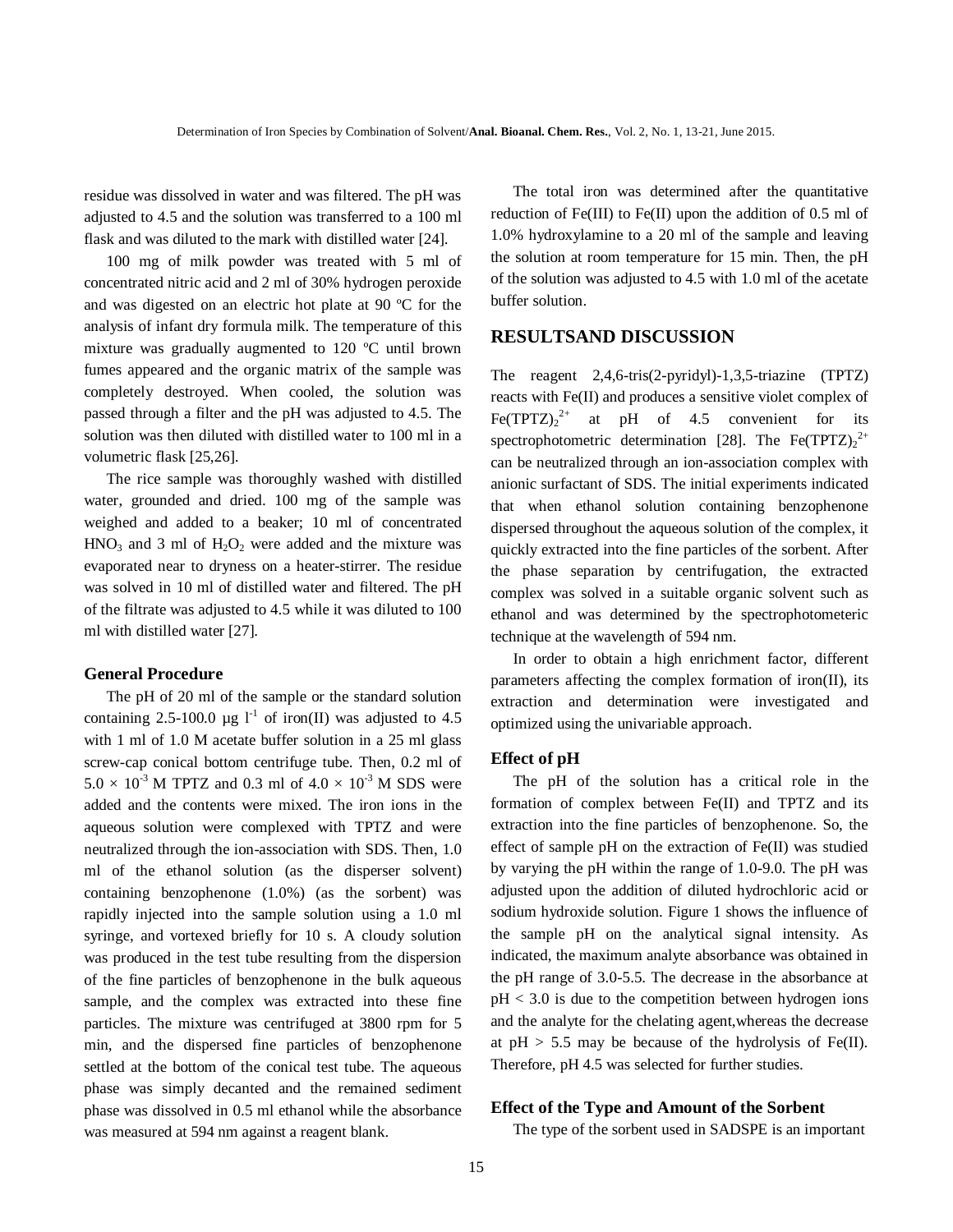

**Fig. 1.** Effect of pH on the analytical signal of iron(II). Conditions: sample volume, 20 ml; Fe(II) concentration, 10.0  $\mu$ g l<sup>-1</sup>; TPTZ concentration:  $6.0 \times 10^{-5}$  M; SDS concentration,  $6.0 \times 10^{-5}$  M; sorbent, 15 mg benzophenone; dispersive solvent, 1.0 ml ethanol.



**Fig. 2.** The effect of type of sorbent on the analytical signal of iron(II). Conditions: sample volume, 10 ml; Fe concentration, 10.0  $\mu$ g l<sup>-1</sup>; TPTZ concentration, 6.0  $\times 10^{-5}$  M; SDS concentration, 6.0  $\times 10^{-5}$  M; dispersive solvent, 1 ml ethanol;  $pH = 4.5$ .

factor for the efficient extraction. The sorbent must have high affinity for the analyte, high solubility in the disperser solvent besides low solubility in aqueous phase. Accordingly, several sorbents including benzophenone, naphthalene and biphenyl were investigated for the extraction of Fe(II) applying the SADSPE method (Fig. 2). The experiments were performed by the use of 1.0 ml ethanol containing 15 mg of each sorbent. The signal obtained from the benzophenone for the Fe(II)-TPTZ

complex was higher than the other sorbents. Therefore, benzophenone was chosen as the sorbent.

The amount of the sorbent is one of the most important factors affecting the extraction efficiency and the enrichment factor of the metal complexes in SADSPE. In order to select the optimum amount of the sorbent, several experiments were performed using 1.0 ml of ethanol and different amounts of benzophenone (3-30 mg). The results showed that by increasing the amount of the benzophenone up to 10 mg, the absorbance increased and then leveled off in larger amounts. Thus, 10 mg of the benzophenone was selected as the optimum amount of the sorbent for the subsequent experiments.

# **Effect of the Type and Volume of the Disperser Solvent**

In SADSPE, the dispersive solvent must be miscible with both water and the sorbent and it permits the appropriate dispersion of the fine particles of the sorbent throughot the aqueous sample. Thus, for the sake of acquiring the most suitable disperser solvent, four types of disperser solvents including methanol, ethanol, acetone and acetonitrile were evaluated. A series of sample solutions were studied using 1.0 ml of each disperser solvent containing 10 mg of the benzophnone. Figure 3 shows that the analyte signal with methanol, ethanol and acetone, as the disperser solvents, was higher than with acetonitrile. Ethanol was selected as the dispersive solvent for the subsequent studies because of its low toxicity.

The effect of the volume of the disperser solvent on the absorbance of the extracted complex was also studied. For this purpose, different volumes of ethanol (0.5-2.0 ml) were examined (Fig. 4). The maximum absorbance was obtained when 1.0 ml of ethanol was used. Benzophenone was not completely dispersed at the low volume of ethanol and the absorbance was low. The slight decrease in the absorbance at large volume of ethanol is due to the increase in the solubility of the complex in the aqueous phase containing a high percentage of ethanol. Thus, 1.0 ml of ethanol was selected as the optimal volume of the disperser solvent.

#### **Effect of the TPTZ Concentration**

The effect of TPTZ on the extraction of Fe(II) in the concentration range of  $4.0 \times 10^{-6}$ -6.0  $\times 10^{-5}$  M was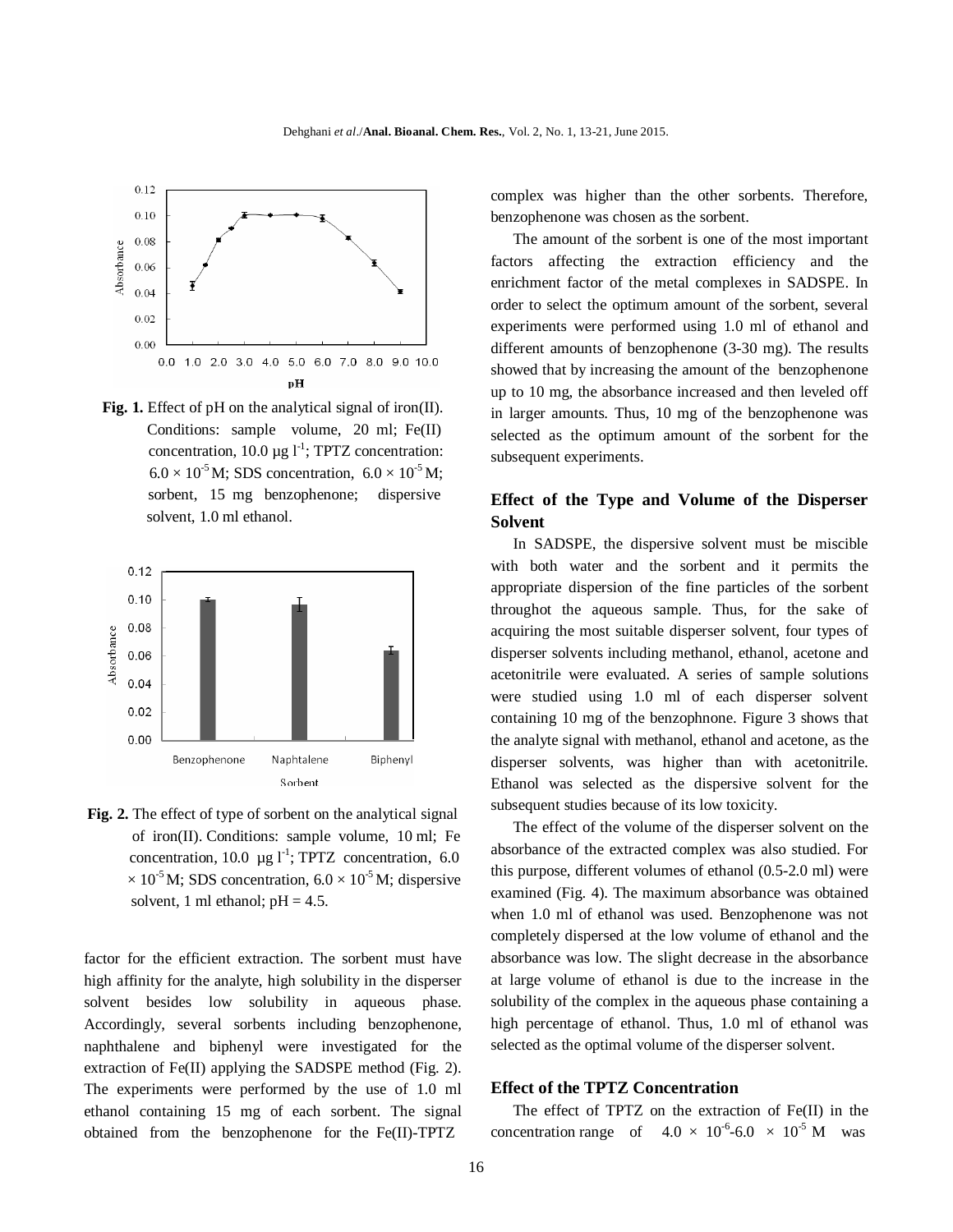

**Fig. 3.** Nature of dispersive solvent on the analytical signal of iron(II). Conditions: sample volume, 20 ml; Fe concentration, 10 µg  $I^{-1}$ ; TPTZ concentration, 6.0  $\times$  $10^{-5}$  M; SDS concentration,  $6.0 \times 10^{-5}$  M; sorbent, 10 mg benzophenone; pH =  $4.5$ .



**Fig. 4.** The effect of the volume of dispersive solvent (ethanol) on the analytical signal of iron(II). Conditions: sample volume, 20 ml; Fe concentration, 10 µg l<sup>-1</sup>; TPTZ concentration,  $6.0 \times 10^{-5}$  M; SDS concentration,  $6.0 \times 10^{-5}$  M; sorbent, 10 mg benzophenone; dispersive solvent, ethanol;  $pH = 4.5$ .

examined. Figure 5 shows the absorbance increased by increasing TPTZ concentration up to  $2.0 \times 10^{-5}$  M which reached a plateau. Therefore, a concentration of  $5.0 \times 10^{-5}$  M was chosen for the further experiments.

#### **Effect of SDS Concentration**

In order to extract the cationic complex of Fe(II)-TPTZ,

the capability of some anions (picrate, perchlorate and SDS) as the counter-ions to make a hydrophobic ion pair was examined. The results showed that the anionic surfactant of SDS was more effective for the extraction of iron complex into the fine particles of the benzophenone. The effect of the SDS concentration on the extraction of iron(II) was investigated by varying its concentration over the range of  $0.0\n-1.2 \times 10<sup>-4</sup>$  M. The results showed that the absorbance increased by increasing the SDS concentration up to 5.0  $\times$  $10^{-5}$  M, and then remained nearly constant. So, a concentration of  $6.0 \times 10^{-5}$  M SDS was chosen as the optimum value.

# **Effect of Extraction Time**

In SADSPE, the extraction time is defined as the interval between the injection moment of the ethanol/benzopbenone mixture and the moment of the starting phase separation by centrifugation. The effect of the extraction time on the absorbance was investigated in the range of 30 s to 20.0 min under the optimum conditions. The results indicated that the extraction was relatively fast and the system reached equilibrium within 1 min. Thus, an extraction time of 1 min was selected for the further studies.

#### **Effect of the Ionic Strength**

In order to investigate the effect of the ionic strength on the extraction of Fe(II), some experiments were performed with different NaCl concentrations (0.0-1.0 M) while keeping other parameters constant. They all indicated that the ionic strength had no significant effect on the absorbance up to 0.6 M of NaCl. However, a further increase in salt concentration caused a decrease in absorbance which may be attributed to the dissociation and instability of the ion pair complex in high salt concentrations. Thus, the extraction experiments were carried out without the addition of salt.

#### **Effect of Sample Volume**

Demonstration of the capability of the method in the determination of the trace amounts of the analyte in the large sample volume is an important aspect of the method development. For this purpose, different volumes of the sample solution  $(5.0\n-30.0$  ml) containing 0.5 µg of iron(II) were treated according to the given procedure. The result of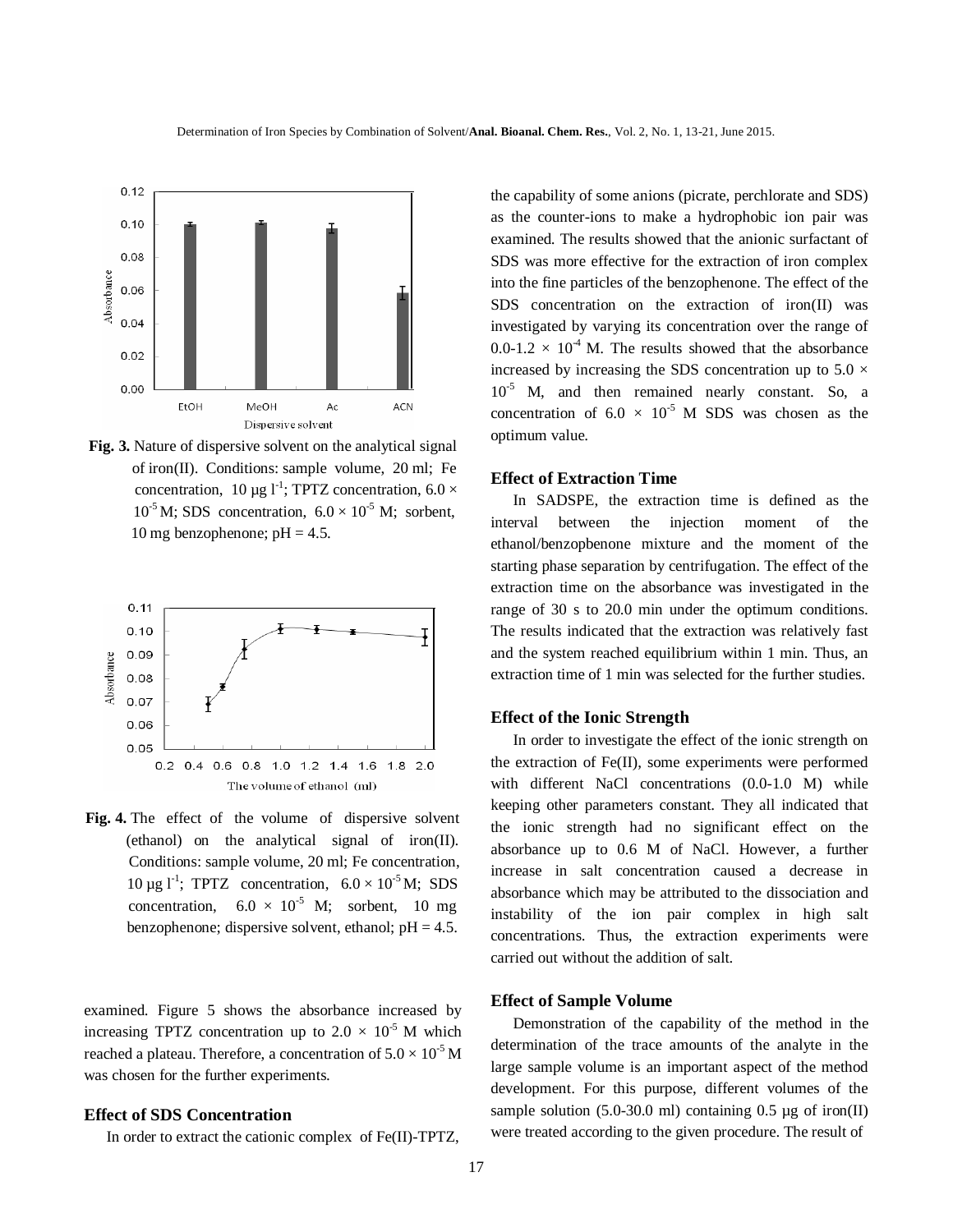this study revealed that the absorbance and the extraction efficiency were maximum up to the sample volume of 20.0 ml and then decreased by the further increase in the sample volume.

#### **Influence of Potential Interfering Species**

Some experiments were carried out to examine the

influences of coexisting ions on the extraction of analyte from 20 ml of aqueous sample. Various coexisting ions were added to the solution containing 50  $\mu$ g l<sup>-1</sup> of Fe(II) in these experiments and the recommended procedure was applied. A relative error of less than ±5% was considered to be within the range of the experimental error. Table 1 illustrates the results of this investigation. The ions

| Ion                                                                                       | Molar ratio  | Recovery $(\%)$ | Molar ratio<br>Ion           |              | Recovery $(\%)$ |
|-------------------------------------------------------------------------------------------|--------------|-----------------|------------------------------|--------------|-----------------|
|                                                                                           | (ion/Fe(II)) |                 |                              | (ion/Fe(II)) |                 |
| $NH4+$                                                                                    | 1000         | 100.0           | $Ni2+$                       | 50           | 95.3            |
| $Na+$                                                                                     | 1000         | 100.2           | $Co2+$                       | 30           | 97.8            |
| $\rm K^+$                                                                                 | 1000         | 103.2           | $Cu2+$                       | 20           | 100.5           |
| $Mg^{2+}$<br>Sr <sup>2+</sup><br>Ca <sup>2+</sup><br>Ba <sup>2+</sup><br>Cr <sup>3+</sup> | 1000         | 99.4            | $Cl^{\dagger}$               | 1000         | 100.2           |
|                                                                                           | 1000         | 101.5           | NO <sub>3</sub>              | 1000         | 100.6           |
|                                                                                           | 1000         | 97.8            | $Br-1$                       | 1000         | 102.1           |
|                                                                                           | 1000         | 100.5           | $SO_4^2$                     | 1000         | 96.8            |
|                                                                                           | 500          | 105.1           | $S_2O_3^2$                   | 500          | 99.2            |
| $Zn^{2+}$                                                                                 | 500          | 98.3            | PO <sub>4</sub> <sup>3</sup> | 500          | 97.5            |
| $Cd^{2+}$                                                                                 | 100          | 99.0            | $C_2O_4^2$                   | 50           | 101.2           |
| $Pb^{2+}$                                                                                 | 100          | 98.2            | F                            | 50           | 100.5           |

**Table 1.** Effect of Divers Cations and Anions on the Recovery of Iron(II) (50  $\mu$ g l<sup>-1</sup>)

 **Table 2.** Determination of Fe(II) and Fe(III) in Different Water Samples

| Sample      | Spiked $(\mu g I^{-1})$ |         | Found $(\mu g l^{-1})^a$ |                | Recovery (%) |         |
|-------------|-------------------------|---------|--------------------------|----------------|--------------|---------|
|             | Fe(II)                  | Fe(III) | Fe(II)                   | Fe(III)        | Fe(II)       | Fe(III) |
| Tab water   |                         |         | $9.2 \pm 0.3$            | $33.1 \pm 1.2$ |              |         |
|             | 10                      | 10      | $19.4 \pm 0.7$           | $42.8 \pm 1.5$ | 102.0        | 97.0    |
|             | 20                      | 20      | $28.5 \pm 1.1$           | $52.8 \pm 0.8$ | 96.5         | 98.5    |
| Well water  |                         |         | $14.2 \pm 0.5$           | $7.4 \pm 0.3$  |              |         |
|             | 10                      | 10      | $23.8 \pm 0.7$           | $17.3 \pm 0.5$ | 96.0         | 99.0    |
|             | 20                      | 20      | $33.8 \pm 1.2$           | $26.9 \pm 0.5$ | 98.0         | 97.5    |
| River water |                         |         | $18.7 \pm 0.4$           | $43.5 \pm 0.9$ |              |         |
|             | 10                      | 10      | $28.5 \pm 0.5$           | $53.4 \pm 1.4$ | 98.0         | 99.0    |
|             | 20                      | 20      | $37.8 \pm 0.8$           | $64.2 \pm 2.1$ | 95.5         | 103.5   |

<sup>a</sup>Mean and standard deviation of three independent analyses.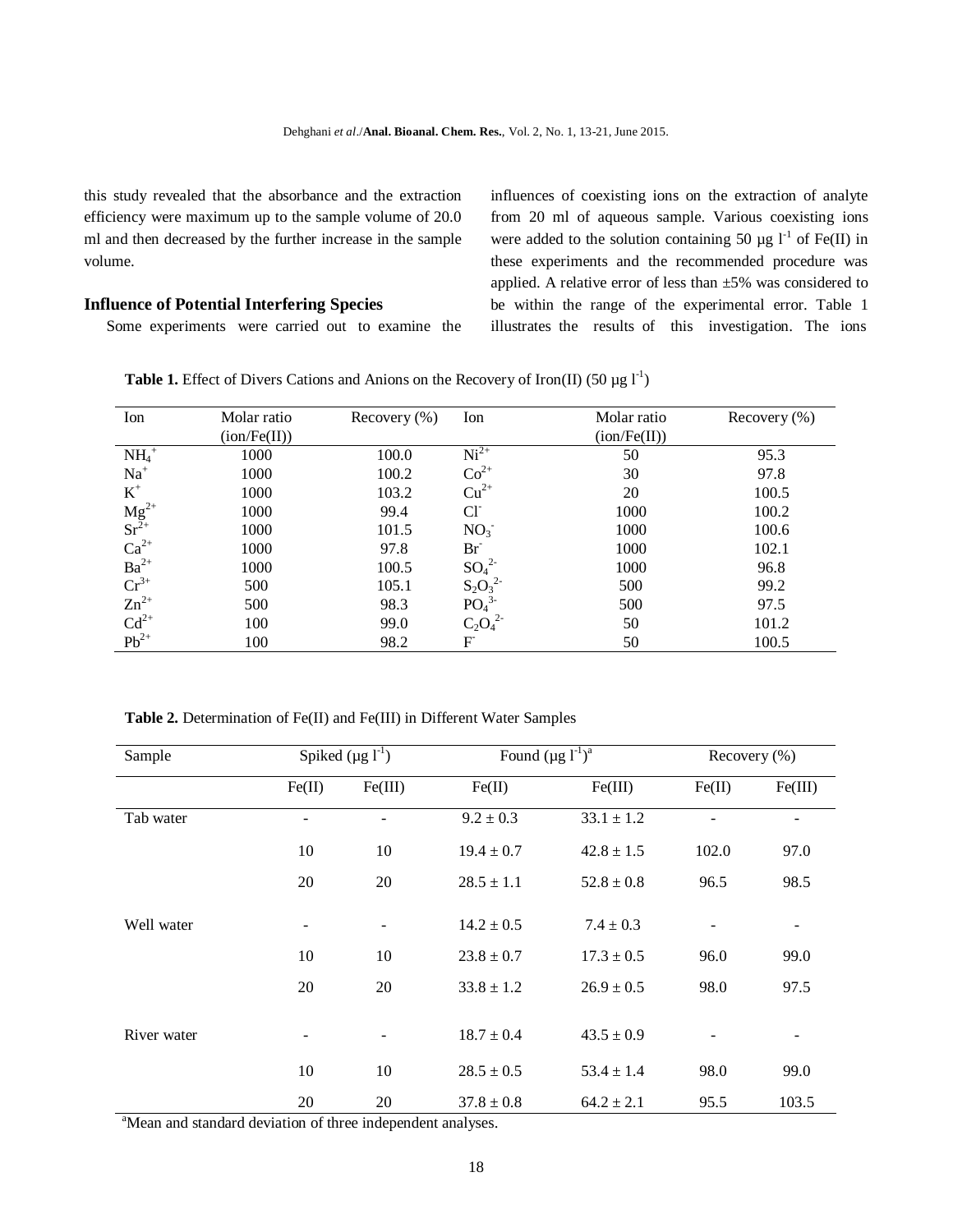considered at the mole ratio given in the table did not show any interference in the measurement of the analyte. Thus, the procedure is relatively selective for the analyte.

## **Analytical Performance**

The analytical performance of the developed method was evaluated by processing 20 ml of the standard solutions of the iron(II) under the optimum conditions. The calibration graph was linear in the concentration range of 2.5-100.0  $\mu$ g l<sup>-1</sup> of iron(II). The equation of the calibration graph was  $A = 0.0105C - 0.0139$  (where A is the absorbance

and C is the concentration of Fe(II) as  $\mu$ g l<sup>-1</sup>) with a correlation coefficient of 0.9991.

The detection limit defined as  $3S_b/m$  (where  $S_b$  and m are the standard deviation of the blank and the slope of the calibration graph, respectively) was found to be 0.16  $\mu$ g l<sup>-1</sup>. The relative standard deviation (RSD) for six replicate measurements at 20  $\mu$ g 1<sup>-1</sup> of Fe(II) was 1.9%. The enhancement factor (EF) calculated as the ratio of the slopes of the calibration graphs constructed from aqueous solutions submitted to the proposed extraction method and that achieved without preconcentration was 32.

| Samples            | Added ( $\mu$ g g <sup>-1</sup> ) | Found $(\mu g g^{-1})^a$ | Recovery $(\% )$ | GF-AAS $(\mu g g^{-1})$ |
|--------------------|-----------------------------------|--------------------------|------------------|-------------------------|
| Spinach            | $\theta$                          | $75.4 \pm 1.7$           |                  | $76.1 \pm 2.5$          |
|                    | 10                                | $85.2 \pm 2.1$           | 98.0             |                         |
| Parsley            | $\Omega$                          | $58.7 \pm 1.5$           |                  | $58.3 \pm 1.8$          |
|                    | 10                                | $68.3 \pm 1.3$           | 96.0             |                         |
| Infant dry formula | $\Omega$                          | $69.8 \pm 2.5$           |                  | $68.5 \pm 2.8$          |
| milk               | 10                                | $79.9 \pm 0.8$           | 101.0            |                         |
| Rice               | $\Omega$                          | $26.4 \pm 0.7$           |                  | $27.0 \pm 0.5$          |
|                    | 10                                | $35.9 \pm 1.1$           | 95.0             |                         |
| Apple              | $\theta$                          | $15.1 \pm 0.5$           |                  | $15.6 \pm 0.8$          |
|                    | 10                                | $24.8 \pm 1.3$           | 97.0             |                         |

 **Table 3.** Analytical Results for Fe in Food Samples

<sup>a</sup>Mean and standard deviation of three independent analyses.

 **Table 4.** Characteristic Performance Data of the Proposed Method and other Preconcentration Techniques for Spectrophotometric Determination of Iron

| Method           | Complexing agent | EF or PF                 | <b>LOD</b><br>$(\mu g l^{-1})$ | <b>RSD</b><br>$(\%)$     | Extraction time<br>(min) | Ref.      |
|------------------|------------------|--------------------------|--------------------------------|--------------------------|--------------------------|-----------|
| <b>CPE</b>       | 5-Br-PADAP       | 20                       | 0.8                            | $\gamma$                 |                          | [29]      |
| <b>FI-SPE</b>    | Thiocyanate      | $\overline{\phantom{a}}$ | 0.75                           | 1.2                      | 2                        | $[30]$    |
| <b>FI-SPE</b>    | <b>SPDA</b>      | 36                       | 18                             | 3.1                      | 1.5                      | $[31]$    |
| <b>FI-SPE</b>    | DPD              | $\overline{\phantom{a}}$ | 0.01                           | $\overline{\phantom{a}}$ | 2.4                      | $[32]$    |
| <b>CPE</b>       | <b>TAN</b>       | 30                       |                                | $\overline{\phantom{0}}$ | $\overline{\phantom{a}}$ | $[33]$    |
| <b>DLLME</b>     | $O-Phen$         | 5                        | 7.5                            | 1.2                      | 3                        | $[34]$    |
| <b>DLLME-SFO</b> | TTA              | 125                      | 25                             | 4.2                      |                          | $[35]$    |
| <b>SADSPE</b>    | TPTZ             | 32                       | 0.16                           | 1.9                      |                          | This work |

 EF: enrichment factor; PF: preconcentration factor; LOD: limit of detection; RSD: relative standard deviation; 5-Br-PADAP: 2-(5-bromo-2-pyridylazo)-5-diethylaminophenol; SPDA: N,N-bis(salicylidene)-1,3-propanediamine; DPD: N,N-dimethyl-p-phenylenediamine; TAN: 1,2-tiazolylazo-2-naphthol; TTA: 2-thenoyltrifluoroacetone; TPTZ: 2,4,6-tris(2-pyridyl)-1,3,5-triazine.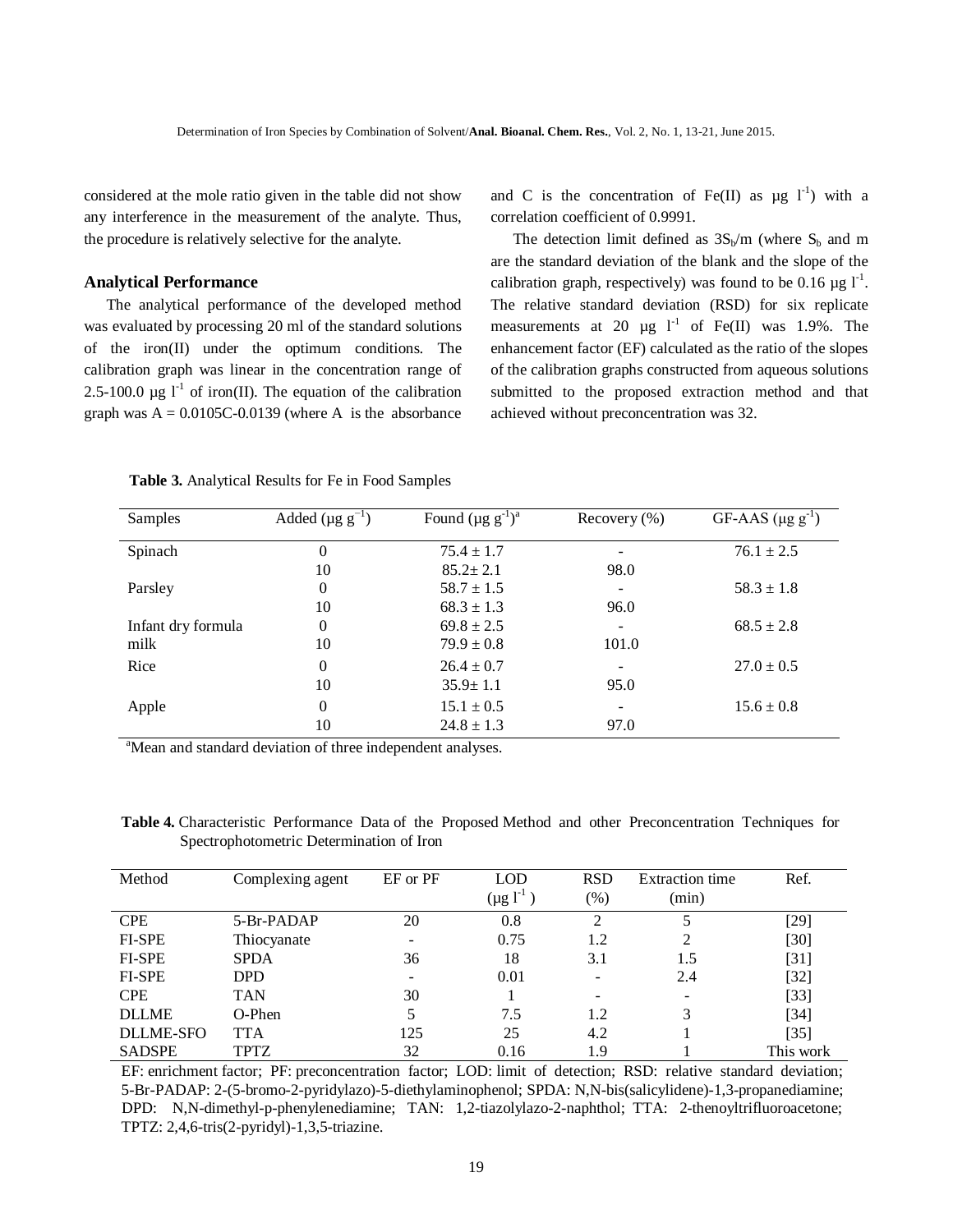#### **Analysis of Real Samples**

The method was applied to the determination of iron species in tap water, well water, and river water (Zayandeh Roud River, Isfahan, Iran). The reliability of the method was checked through the recovery experiments. The results are listed in Table 2. Good recoveries (95.5-103.5%) indicate the applicability of the method for the speciation of iron in water samples.

The procedure was also applied to the determination of the total iron in spinach, parsley, apple, rice and infant dry formula milk samples. The validity of the method was verified through the recovery experiments as well as the comparison of the results with the data obtained by electrothermal atomic absorption spectrometry. The results summarized in Table 3 showed that satisfactory recoveries in the range of 95.0-101.0% were achieved and there is no significant difference between the results of the developed method and the electrothermal atomic absorption spectrometry at the 95% confidence level. Thus, the proposed method is reliable for the determination of iron in a wide range of samples.

#### **Comparison to other Methods**

The presented method was compared with the previously reported preconcentration methods for the speciation and determination of trace levels of Fe(II) and Fe(III). The results have been shown in Table 4. The developed method with low LOD, good repeatability, high preconcentration factor, and low extraction time is apparently comparable or even better than most of the other reported methods of the Table 4.

# **CONCLUSIONS**

This paper deals with a new SADSPE technique combined with spectrophotometry for the extraction, preconcentration and determination of trace amounts of iron species. As the extraction equalibrium is acheived very quickly, the proposed method has the extraction time of approximately 1 min which is lower or comparable to the previously reported methods including LLE, SPE, CPE and DLLME. The method has the adequate accuracy, good precision and selectivity and allows the determination of iron species in water samples at  $\mu$ g l<sup>-1</sup> levels. Other advantages of the

method are the easy operation and simplicity, speed of analysis, use of small amount of sorbent and sample, high tolerance to interference ions, inexpensive, and environmentally friendly.

## **REFERENCES**

- [1] G. Khayatian, S.S. Hosseini, S. Hassanpoor, J. Iran. Chem. Soc. 10 (2013) 1167.
- [2] M. Farina, D.S. Avila, J.B.T. da Rocha, M. Aschner, Neurochem. Int. 62 (2013) 575.
- [3] P. Pohl, B. Prusisz, Trends Anal. Chem. 25 (2006) 909.
- [4] M. Grotti, F. Soggia, F. Ardini, R. Frache, J. Anal. At. Spectrom. 24 (2009) 522.
- [5] J. Wu, E.A. Boyle, Anal. Chim. Acta 367 (1998) 183.
- [6] M.A. Saito, D.L. Schneider, Anal. Chim. Acta 565 (2006) 222.
- [7] K. Tasev, I. Karadjova, S. Arpadjan, J. Cvetkovic, T. Stafilov, Food Control 17 (2006) 484.
- [8] S.L.C. Ferreira, A.S. Queiroz, J.C.R. Assis, M.G.A. Korn, A.C.S. Costa, J. Braz. Chem. Soc. 8 (1997) 621.
- [9] O. Yalcinkaya, O.M. Kalfa, A.R. Turker, Turk. J. Chem. 34 (2010) 207.
- [10] M.A. Kassem, A.S. Amin, Food Chem. 141 (2013) 1941.
- [11] Y. Chen, S. Feng, Y. Huang, D. Yuan, Talanta 137 (2015) 25.
- [12] S.G. Ozcan, N. Satiroglu, M. Soylak, Food Chem. Toxicol. 48 (2010) 2401.
- [13] Y. Liu, X. Cao, Z. Le, M. Luo, W. Xu, G. Huang, J. Braz. Chem. Soc. 21 (2010) 533.
- [14] S. Dadfarnia, A.M. Haji Shabani, Z. Dehghani, J. Braz. Chem. Soc. 17 (2006) 548.
- [15] M. Anastassiades, S.J. Lehotay, D. Stajnbaher, F.J. Schenck, J. AOAC Int. 86 (2003) 412.
- [16] C. Cháfer-Pericás, Á. Balaguer, Á. Maquieira, R. Puchades, Anal. Biochem. 432 (2013) 31.
- [17] X. Hou, S. Lei, S. Qiu, L. Guo, S. Yi, W. Liu, Food Chem. 153 (2014) 121.
- [18] M. Davudabadi Farahani, F. Shemirani, J. Colloid Interface Sci. 407 (2013) 250.
- [19] F. Plossl, M. Giera, F. Bracher, J. Chromatogr. A